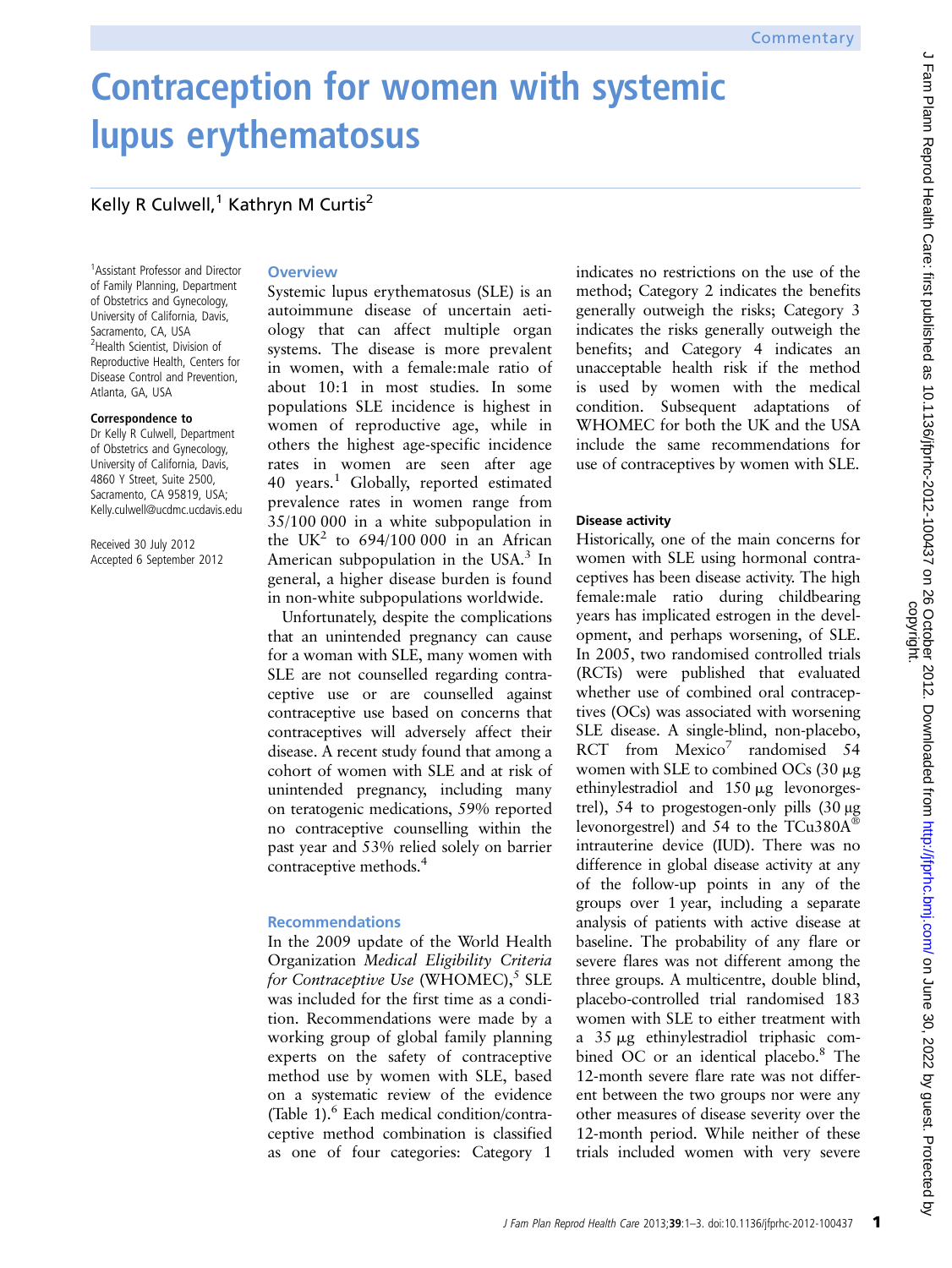Table 1 Summary table of recommendations for use of contraceptive methods by women with systemic lupus erythematosus (from the World Health Organization Medical Eligibility Criteria for Contraceptive Use<sup>5</sup>)

| <b>Condition</b>                                         | coc | CIC | P/R      | <b>POP</b> | <b>DMPA</b> |  | <b>LNG/ETG</b><br><b>Implants</b> | Cu-IUD |  | <b>LNG-IUS</b> |
|----------------------------------------------------------|-----|-----|----------|------------|-------------|--|-----------------------------------|--------|--|----------------|
| Systemic lupus erythematosus                             |     |     |          |            |             |  |                                   |        |  |                |
| (a) Positive (or unknown)<br>antiphospholipid antibodies | 4   | 4   | $\Delta$ |            |             |  |                                   |        |  |                |
| (b) Severe thrombocytopenia                              |     |     |          |            |             |  |                                   |        |  |                |
| (c) Immunosuppressive treatment                          |     |     |          |            |             |  |                                   |        |  |                |
| (d) None of the above                                    |     |     |          |            |             |  |                                   |        |  |                |

C, continuation; CIC, combined injectable contraceptives; COC, combined oral contraceptives; Cu-IUD, copper-releasing intrauterine device; DMPA, depot medroxyprogesterone acetate; ETG, etonorgestrel; I, initiation; LNG, levonorgestrel; LNG-IUS, levonorgestrel-releasing intrauterine system; POP, progestogen-only pill; P/R, combined hormonal patch or ring.

World Health Organization Medical Eligibility Criteria for Contraceptive Use (WHOMEC) Categories 1-4 are as defined in the main text.

disease, the results indicate that at least for women with quiescent or mild active disease, use of hormonal contraceptives, either combined estrogen and progestogen or progestogen-only, does not seem to worsen disease activity.

#### Thromboembolism

Another significant area of concern for use of hormonal contraceptives by women with SLE is the risk of thromboembolic events. Thromboembolism, both arterial and venous, is a major cause of death in people with SLE.<sup>9</sup> This risk for thromboembolism is further increased by the presence of antiphospholipid antibodies.<sup>10</sup> The use of combined hormonal contraception is known to increase venous thromboembolism (VTE) risk in healthy reproductive age women.<sup>11</sup> Very few studies have evaluated hormonal contraceptive use and risk of VTE in women with SLE. A casecontrol study of 157 participants (including 131 women) with positive antiphospolipid antibodies (most of whom also had SLE) found a trend toward increased risk of thrombosis, particularly arterial, in those with reported use of  $OCs$ .<sup>12</sup> None of the values were statistically significant but the study was not powered to look at this exposure. In a prospective cohort study of 65 women with SLE and positive antiphospholipid antibodies, all women with a history of OC use (type unspecified,  $n=3$ ) developed a thrombotic event whereas only 23 of the 62 women without a history of OC use developed a thrombotic event.<sup>13</sup> While there are very few data specifically evaluating the risk of VTE women with SLE using progestogen-only contraceptives, data from healthy women as well as from women with known thrombophilias indicate that the risk of VTE with progestogenonly contraceptives, if any, is significantly lower than that with use of estrogen-containing methods. $14$ Therefore, progestogen-only contraceptives are considered safe for women with SLE, with the exception

of those with positive antiphospholipid antibodies who are at the greatest risk of VTE.

#### Benefits of contraception in women with SLE

An important factor to consider when discussing the safety of contraceptives for women with SLE is the alternative of pregnancy. Several studies have found a two- to three-fold increase in disease activity during pregnancy in women with SLE.<sup>15 16</sup> Pregnancy complications are more frequent in women with moderate to severe disease during pregnancy.17 Therefore, it is of the utmost importance that wanted pregnancies in women with SLE are planned and ideally occur at a time of disease quiescence. Women with SLE who wish to avoid pregnancy should be adequately informed about the risks and benefits of available contraceptive options in the context of the risks associated with pregnancy.

Many contraceptive options also can provide noncontraceptive benefits to women with SLE. A prospective cohort study evaluated musculoskeletal complication among 407 women with SLE from Johns Hopkins.<sup>18</sup> Oral contraceptive use was associated with decreased risk of musculoskeletal damage in this study, though no information on duration or timing of OC use with respect to the diagnosis of SLE was reported. An additional retrospective cohort study of 702 women with SLE evaluated the association of ever use of OCs (type not specified) with fracture risk.<sup>19</sup> The authors reported that women who had never used OCs had a greater likelihood of fracture than those with a history of OC use. Women with SLE may also be at increased risk for heavy menstrual bleeding or haemorrhagic ovarian cysts due to treatment with anticoagulants or development of thrombocytopenia. In these women, treatment with hormonal contraceptives, including the levonorgestrelreleasing IUS, may provide protection from these side effects of treatment or complications of the disease,